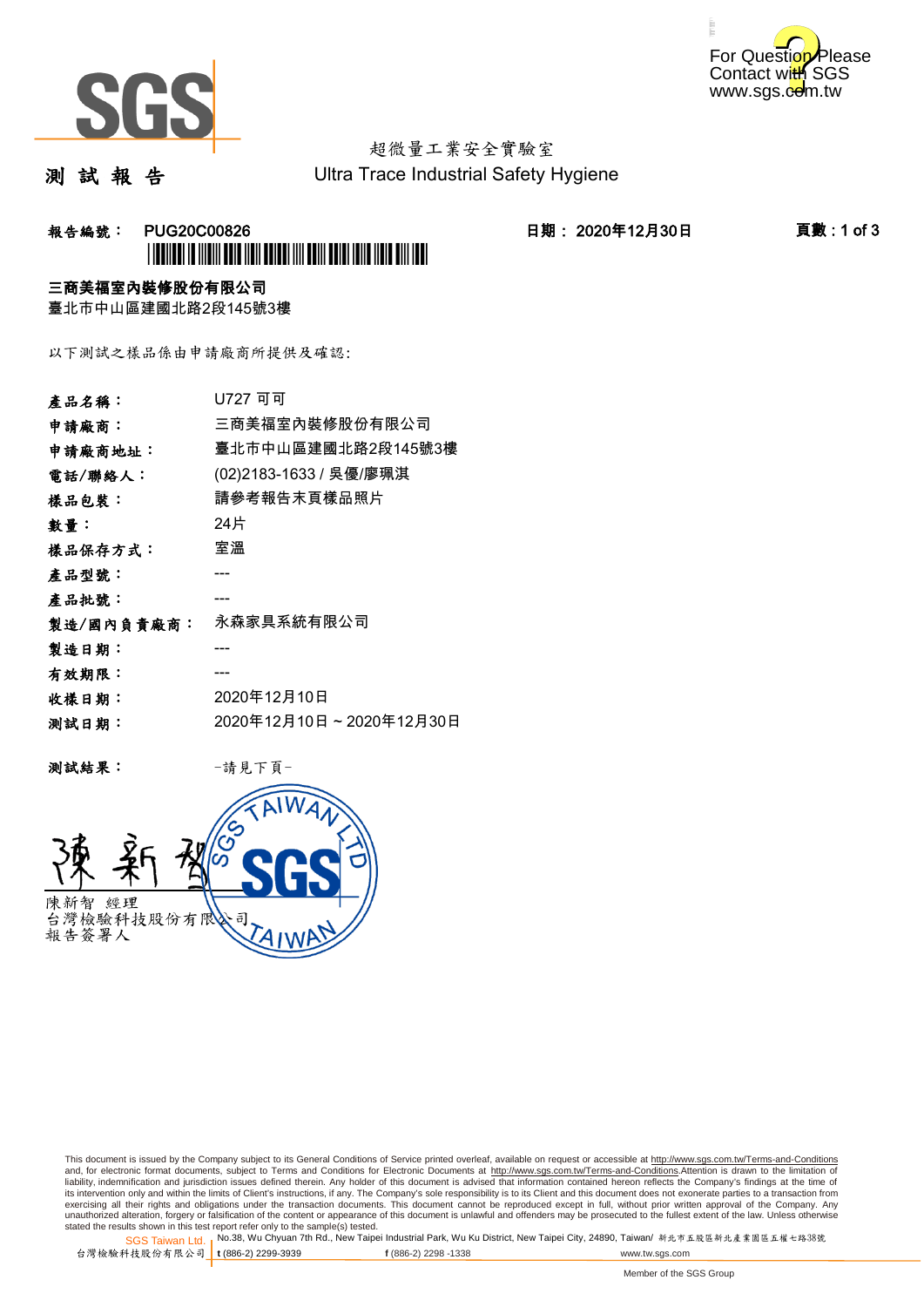

## 超微量工業安全實驗室

測 試 報 告

Ultra Trace Industrial Safety Hygiene

### **報告編號: PUG20C00826 日期: 2020年12月30日 頁數:2 of 3** \*PUG20C00826\*

#### 三商美福室內裝修股份有限公司

臺北市中山區建國北路2段145號3樓

測試結果:

| 测試項目      | CAS NO.   | 測試方法                                                                  | 測試<br>結果 | 定量/偵測<br>極限 | 單位   |
|-----------|-----------|-----------------------------------------------------------------------|----------|-------------|------|
| 甲醛釋出量     |           | ---                                                                   |          | ---         |      |
| 甲醛釋出量-平均值 | $50-00-0$ | 本測試參考國家標準106.11.29公布建議檢驗<br>方法-CNS2215粒片板中甲醛釋出量,以分光<br>光度計(UV/VIS)檢測。 | 0.0722   | 0.0290      | mg/L |
| 甲醛釋出量-最大值 | $50-00-0$ |                                                                       | 0.0722   | 0.0290      | mg/L |

備註:

1.測試報告僅就委託者之委託事項提供測試結果,不對產品合法性做判斷。

2.本測試報告之所有檢驗內容,均依委託事項執行檢驗,如有不實,願意承擔完全責任。

3. 本報告不得分離,分離使用無效。

4.若該測試項目屬於定量分析則以「定量極限」表示;若該測試項目屬於定性分析則以「偵測極限」表示。

5.低於定量極限/偵測極限之測定值以「N.D.」或「 陰性」表示。微生物測試低於定量極限以「<定量極限值」表示。

6.甲醛釋出量:

|              | 醛釋出量平均值丨 | 甲醛釋出量最大值 |  |  |
|--------------|----------|----------|--|--|
|              | $0.3$ 以下 | $0.4$ 以下 |  |  |
| Γ٥           | $0.5$ 以下 | $0.7$ 以下 |  |  |
| $\mathbf{r}$ | $1.5$ 以下 | $2.1$ 以下 |  |  |

- END -

This document is issued by the Company subject to its General Conditions of Service printed overleaf, available on request or accessible at http://www.sgs.com.tw/Terms-and-Conditions and, for electronic format documents, subject to Terms and Conditions for Electronic Documents at http://www.sgs.com.tw/Terms-and-Conditions.Attention is drawn to the limitation of liability, indemnification and jurisdiction issues defined therein. Any holder of this document is advised that information contained hereon reflects the Company's findings at the time of<br>its intervention only and within t exercising all their rights and obligations under the transaction documents. This document cannot be reproduced except in full, without prior written approval of the Company. Any<br>unauthorized alteration, forgery or falsifi

SGS Taiwan Ltd. 1 stated the results shown in this test report refer only to the sample(s) tested.<br>Stated the results shown in this test report refer only to the sample(s) tested.

台灣檢驗科技股份有限公司

**t** (886-2) 2299-3939 **f** (886-2) 2298 -1338 www.tw.sgs.com